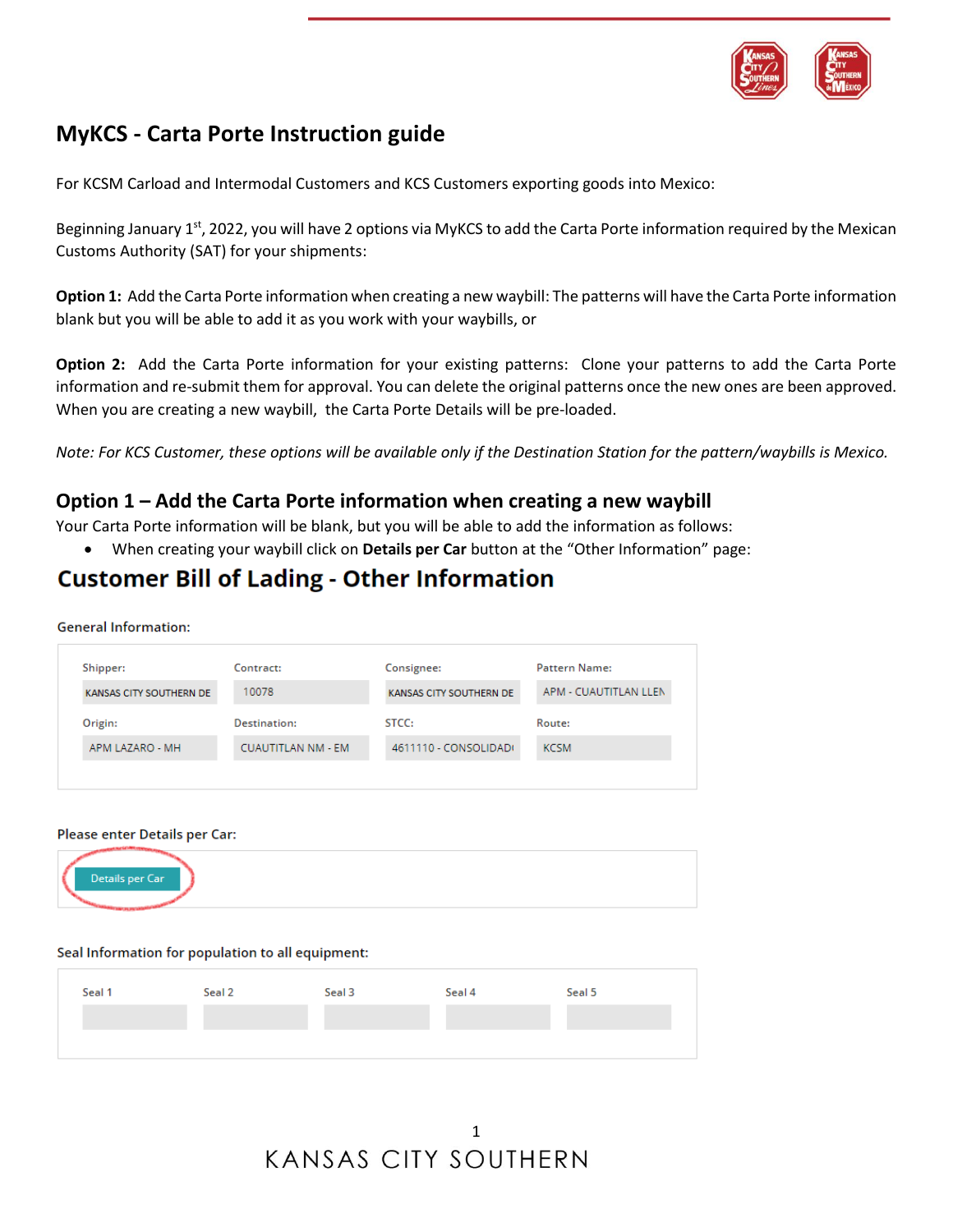

• Your cars/containers will be display. Each one of them will have to have the Carta Porte Information.

# **Customer Bill of Lading - Seal/Vin/Special Handling Information**

| Shipper:                        | Contract:                 | Consignee:              | <b>Pattern Name:</b>  |
|---------------------------------|---------------------------|-------------------------|-----------------------|
| KANSAS CITY SOUTHERN DE         | 10078                     | KANSAS CITY SOUTHERN DE | APM - CUAUTITLAN LLEN |
| Origin:                         | Destination:              | STCC:                   | Route:                |
| APM LAZARO - MH                 | <b>CUAUTITLAN NM - EM</b> | 4611110 - CONSOLIDADI   | <b>KCSM</b>           |
|                                 |                           |                         |                       |
| <b>Number</b><br><b>Initial</b> |                           |                         |                       |
| TCGU<br>122701                  |                           |                         |                       |

Return to Previous Section

 $Cancel$ 

• Click over the car/container you are going to work with and the details will be displayed by clicking on the **Add Carta Porte Details**:

| <b>Initial</b>           | <b>Number</b>             |                 |                               |        |                           |
|--------------------------|---------------------------|-----------------|-------------------------------|--------|---------------------------|
| <b>TCGU</b>              | 122701                    |                 |                               |        |                           |
| <b>Seal Information:</b> |                           |                 |                               |        |                           |
| Seal 1                   | Seal 2                    | Seal 3          |                               | Seal 4 | Seal 5                    |
| <b>Attached Ladings:</b> |                           |                 |                               |        |                           |
| <b>STCC</b>              | <b>Description</b>        | <b>QUANTITY</b> | <b>PACKAGE</b><br><b>TYPE</b> |        |                           |
| 4611110                  | <b>CONSOLIDADO O</b><br>Μ | $\overline{1}$  | BIN - Bin                     |        | $\boldsymbol{\mathrm{v}}$ |
|                          | Add Carta Porte Details   |                 |                               |        |                           |

2 **KANSAS CITY SOUTHERN**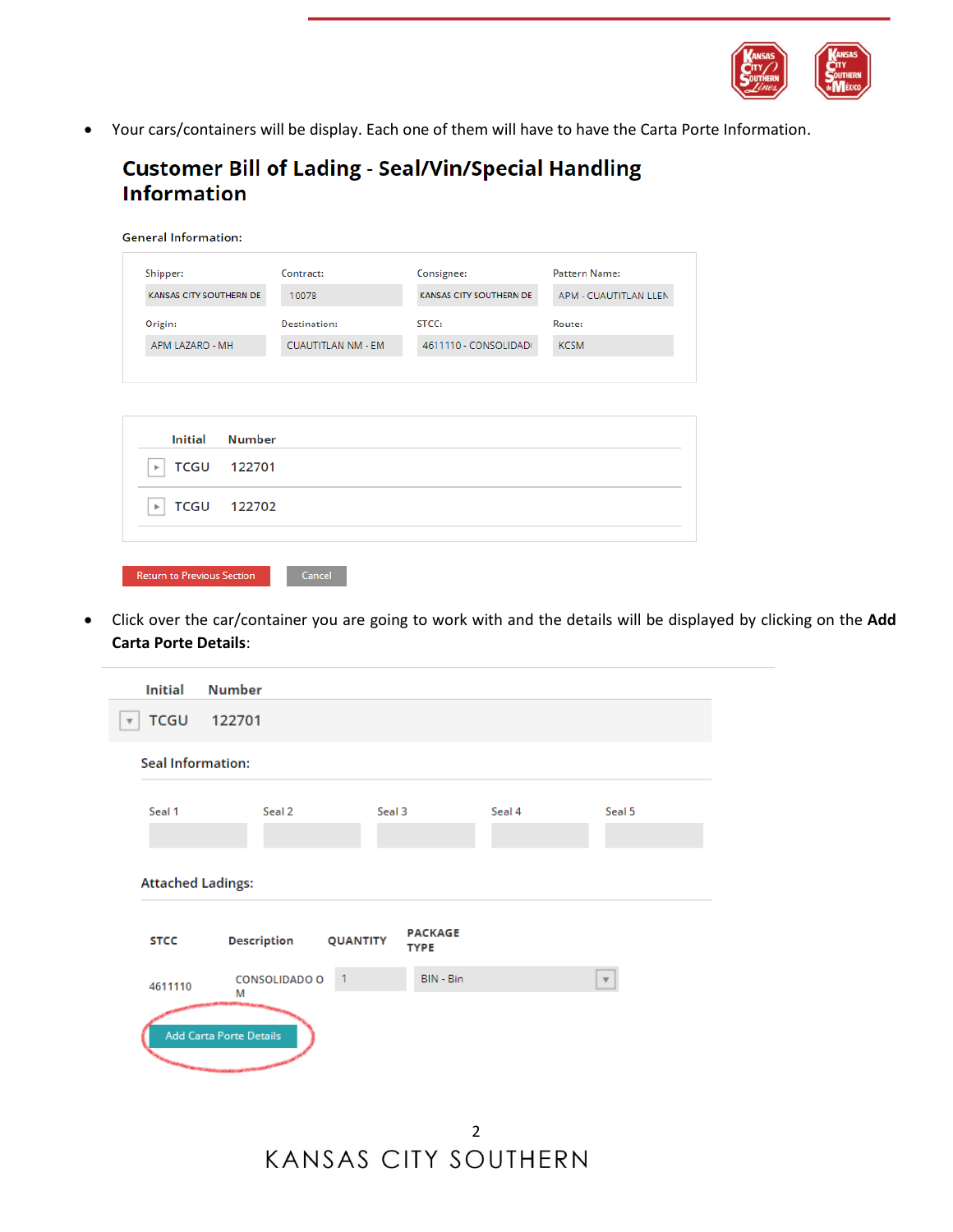

- The Carta Porte Details will be blank but you can add your information as you need.
- Enter the **SAT Commodity Code** and the Description will be auto-populated. Enter the **Weight, Package Quantity, Type** and If it is Hazmat the **HAZMAT Code**.

**Attached Ladings** 

- If this is cross-border traffic, please enter the **Tariff Rate Code** and **Country of Origin**.
- The International Trade CFDI (UUID) is optional for some traffic, ask your Mexican Customs Broker if you need one or not.

| 4611110                             |              | <b>CONSOLIDADO O M</b>    | $\mathbf{1}$ |                           | BIN - Bin                            |                         | $\mathbf{v}$            |
|-------------------------------------|--------------|---------------------------|--------------|---------------------------|--------------------------------------|-------------------------|-------------------------|
| <b>Attached Carta Porte Details</b> |              |                           |              |                           |                                      |                         |                         |
| <b>SAT Commodity Code</b>           |              | Description               |              |                           |                                      | Weight                  | <b>Quantity of Pkgs</b> |
| Package Type                        |              | <b>Country of Origin</b>  |              | <b>HAZMAT Code</b>        |                                      | <b>Tariff Rate Code</b> |                         |
| Select One                          | $\mathbf{v}$ | Select One                | $\mathbf{v}$ |                           |                                      |                         |                         |
| International Trade CFDI (UUID)     |              |                           |              |                           |                                      |                         |                         |
|                                     |              |                           |              |                           | Save International Trade CFDI (UUID) |                         |                         |
| Add Carta Porte Details             |              | Close Carta Porte Details |              | Clear Carta Porte Details |                                      |                         |                         |

• Once you have completed your information click on the **Add Carta Porte Details** button.

| <b>TCGU</b><br>122701                                         |                           |                     |                         |                         |
|---------------------------------------------------------------|---------------------------|---------------------|-------------------------|-------------------------|
| <b>Seal Information:</b>                                      |                           |                     |                         |                         |
| Seal 1                                                        | Seal 2                    | Seal 3              | Seal 4                  | Seal 5                  |
|                                                               |                           |                     |                         |                         |
| <b>Attached Ladings:</b><br><b>Description</b><br><b>STCC</b> | <b>QUANTITY</b>           | <b>PACKAGE TYPE</b> |                         |                         |
| <b>CONSOLIDADO O M</b><br>4611110                             | 1                         | BIN - Bin           | $\mathbf{v}$            |                         |
| <b>Attached Carta Porte Details</b>                           |                           |                     |                         |                         |
| <b>SAT Commodity Code</b>                                     | <b>Description</b>        |                     | Weight                  | <b>Quantity of Pkgs</b> |
| 43211507                                                      | Desktop computers         |                     | 2000                    | 200                     |
| Package Type                                                  | <b>Country of Origin</b>  | <b>HAZMAT Code</b>  | <b>Tariff Rate Code</b> |                         |
| $BOX - Box$<br>$\boldsymbol{\mathrm{v}}$                      | Australia<br>$\mathbf{v}$ |                     |                         |                         |
|                                                               |                           |                     |                         |                         |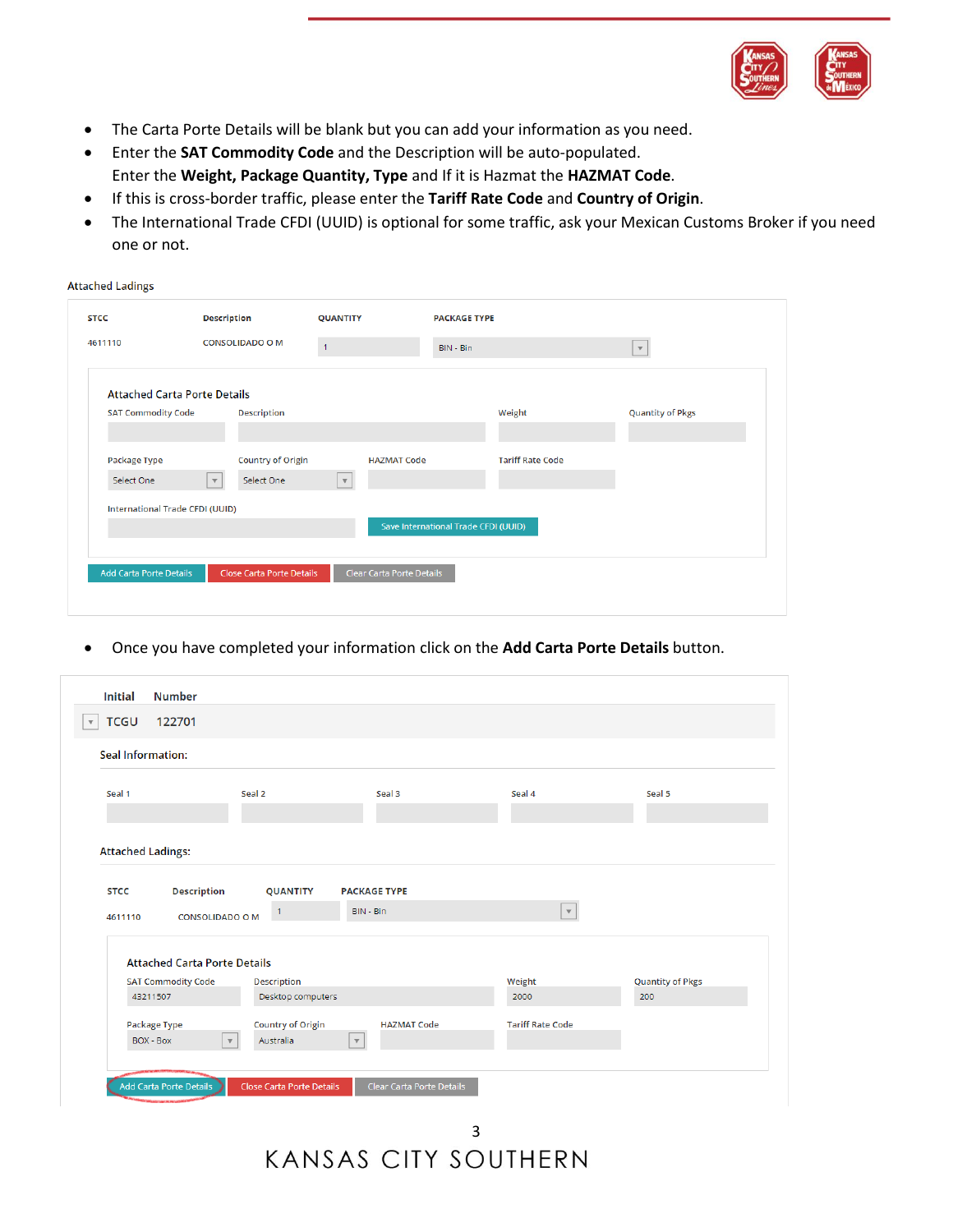

- The information will be saved and you will be able to add other Carta Porte Details if you need to repeat the same steps.
- If you click on the **SAT Commodity Code**, you will see the options to **Delete** or **Modify** your information.

|                         | <b>Initial</b>            | <b>Number</b>                                       |             |                                                       |                     |                           |                           |        |  |
|-------------------------|---------------------------|-----------------------------------------------------|-------------|-------------------------------------------------------|---------------------|---------------------------|---------------------------|--------|--|
| $\overline{\tau}$       | <b>TCGU</b>               | 122701                                              |             |                                                       |                     |                           |                           |        |  |
|                         | Seal Information:         |                                                     |             |                                                       |                     |                           |                           |        |  |
|                         | Seal 1                    |                                                     | Seal 2      |                                                       | Seal 3              | Seal 4                    |                           | Seal 5 |  |
|                         |                           |                                                     |             |                                                       |                     |                           |                           |        |  |
|                         |                           | <b>Attached Ladings:</b>                            |             |                                                       |                     |                           |                           |        |  |
|                         | <b>STCC</b>               | Description                                         |             | QUANTITY                                              | <b>PACKAGE TYPE</b> |                           |                           |        |  |
|                         | 4611110                   | <b>CONSOLIDADO O M</b>                              |             |                                                       | BIN - Bin           |                           | $\boldsymbol{\mathrm{v}}$ |        |  |
|                         |                           | <b>Add Carta Porte Details</b>                      |             |                                                       |                     |                           |                           |        |  |
|                         |                           | SAT Commodity Code 43211507                         |             |                                                       |                     |                           |                           |        |  |
|                         |                           |                                                     |             |                                                       |                     |                           |                           |        |  |
|                         | <b>Initial</b>            | <b>Number</b>                                       |             |                                                       |                     |                           |                           |        |  |
| $\overline{\mathbf{v}}$ | <b>TCGU</b>               | 122701                                              |             |                                                       |                     |                           |                           |        |  |
|                         | <b>Seal Information:</b>  |                                                     |             |                                                       |                     |                           |                           |        |  |
|                         | Seal 1                    | Seal 2                                              |             |                                                       | Seal 3              | Seal 4                    | Seal 5                    |        |  |
|                         |                           |                                                     |             |                                                       |                     |                           |                           |        |  |
|                         | <b>Attached Ladings:</b>  |                                                     |             |                                                       |                     |                           |                           |        |  |
|                         | <b>STCC</b>               | <b>Description</b>                                  | QUANTITY    |                                                       | <b>PACKAGE TYPE</b> |                           |                           |        |  |
|                         | 4611110                   | <b>CONSOLIDADO O M</b>                              | $\vert$     | BIN - Bin                                             |                     | $\boldsymbol{\mathrm{v}}$ |                           |        |  |
|                         |                           | Add Carta Porte Details                             |             |                                                       |                     |                           |                           |        |  |
|                         | $\boldsymbol{\mathrm{v}}$ | SAT Commodity Code 43211507                         |             |                                                       |                     |                           |                           |        |  |
|                         |                           | <b>SAT Commodity Code</b>                           | Description |                                                       |                     | <b>Weight Code</b>        | <b>QUANTITY</b>           |        |  |
|                         |                           | 43211507                                            |             | Desktop computers                                     |                     | 2000                      | 200                       |        |  |
|                         |                           | Package Type<br>BOX - Box<br>$\overline{\mathbf v}$ | China       | <b>Country of Origin</b><br>$\boldsymbol{\mathrm{v}}$ | <b>HAZMAT Code</b>  | <b>Tariff Rate Code</b>   |                           |        |  |
|                         |                           | Delete<br>Modify                                    |             |                                                       |                     |                           |                           |        |  |
|                         |                           |                                                     |             |                                                       |                     |                           |                           |        |  |

- Once you complete the first car/container info, you will be able to continue with your next shipment on the list.
- All the cars/containers must have the Carta Porte Details completed to submit the waybills.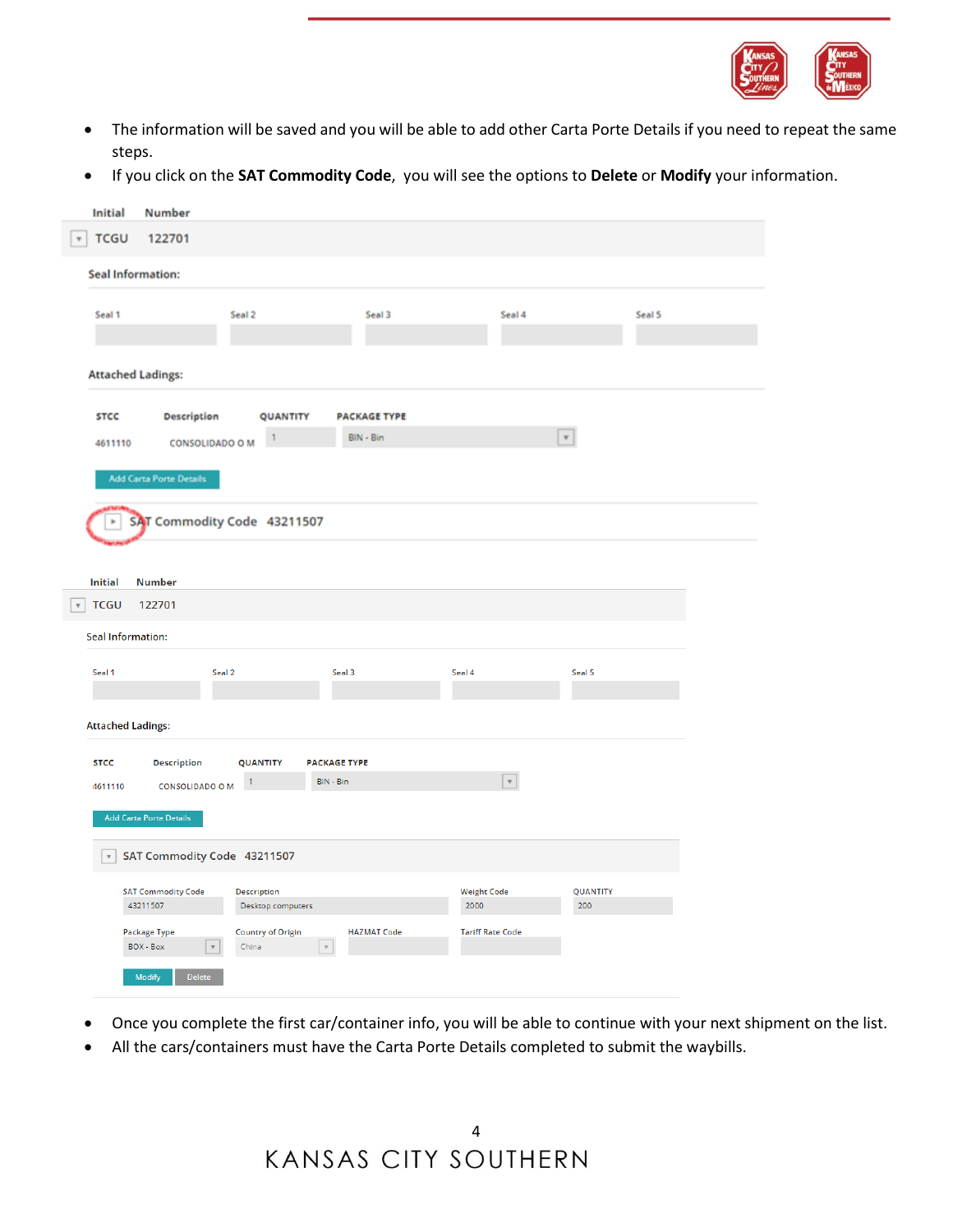

## **Option 2 - Add the Carta Porte information for your existing patterns**

- Clone the existing pattern you want to work.
- When you are at the **Pattern Additional Information tab** you will find the **Add Carta Porte Details** button, click on it to add the information.

### **Customer Bill of Lading - Pattern Additional Information**

| <b>General Information</b>                                           | <b>Contact Information</b>        | <b>Additional Information</b> |                                         | <b>Intermodal Information</b> |                           |
|----------------------------------------------------------------------|-----------------------------------|-------------------------------|-----------------------------------------|-------------------------------|---------------------------|
| <b>Additional Information</b>                                        |                                   |                               |                                         |                               |                           |
|                                                                      |                                   |                               |                                         |                               |                           |
| Special Conditions (Can be added at time of creating bill of lading) |                                   |                               |                                         |                               |                           |
| Code:                                                                |                                   |                               |                                         |                               |                           |
| Select One                                                           |                                   |                               |                                         | $\boldsymbol{\mathrm{v}}$     |                           |
| <b>Add Special Condition</b>                                         |                                   |                               |                                         |                               |                           |
| References (Can be added at time of creating bill of lading)         |                                   |                               |                                         |                               |                           |
| Code:                                                                |                                   |                               |                                         | Number:                       |                           |
| Select One                                                           |                                   |                               |                                         | $\mathbf v$                   |                           |
| <b>Add Reference</b>                                                 |                                   |                               |                                         |                               |                           |
| Ladings:                                                             |                                   |                               |                                         |                               |                           |
|                                                                      |                                   |                               |                                         |                               |                           |
| <b>Quantity of Pkgs:</b>                                             | Package Type:<br>Select One       |                               |                                         |                               | $\boldsymbol{\mathrm{v}}$ |
|                                                                      |                                   |                               |                                         |                               |                           |
| STCC#                                                                | Description:                      |                               |                                         |                               |                           |
|                                                                      |                                   |                               |                                         |                               |                           |
| Add STCC                                                             |                                   |                               |                                         |                               |                           |
| <b>Attached Ladings</b>                                              |                                   |                               |                                         |                               |                           |
| <b>QUANTITY</b><br>Delete<br>1                                       | <b>PACKAGE TYPE</b><br><b>BOX</b> | <b>STCC</b><br>3429912        | <b>DESCRIPTION</b><br><b>COMPTUTERS</b> |                               |                           |
|                                                                      |                                   |                               |                                         |                               |                           |
| <b>Add Carta Porte Details</b>                                       |                                   |                               |                                         |                               |                           |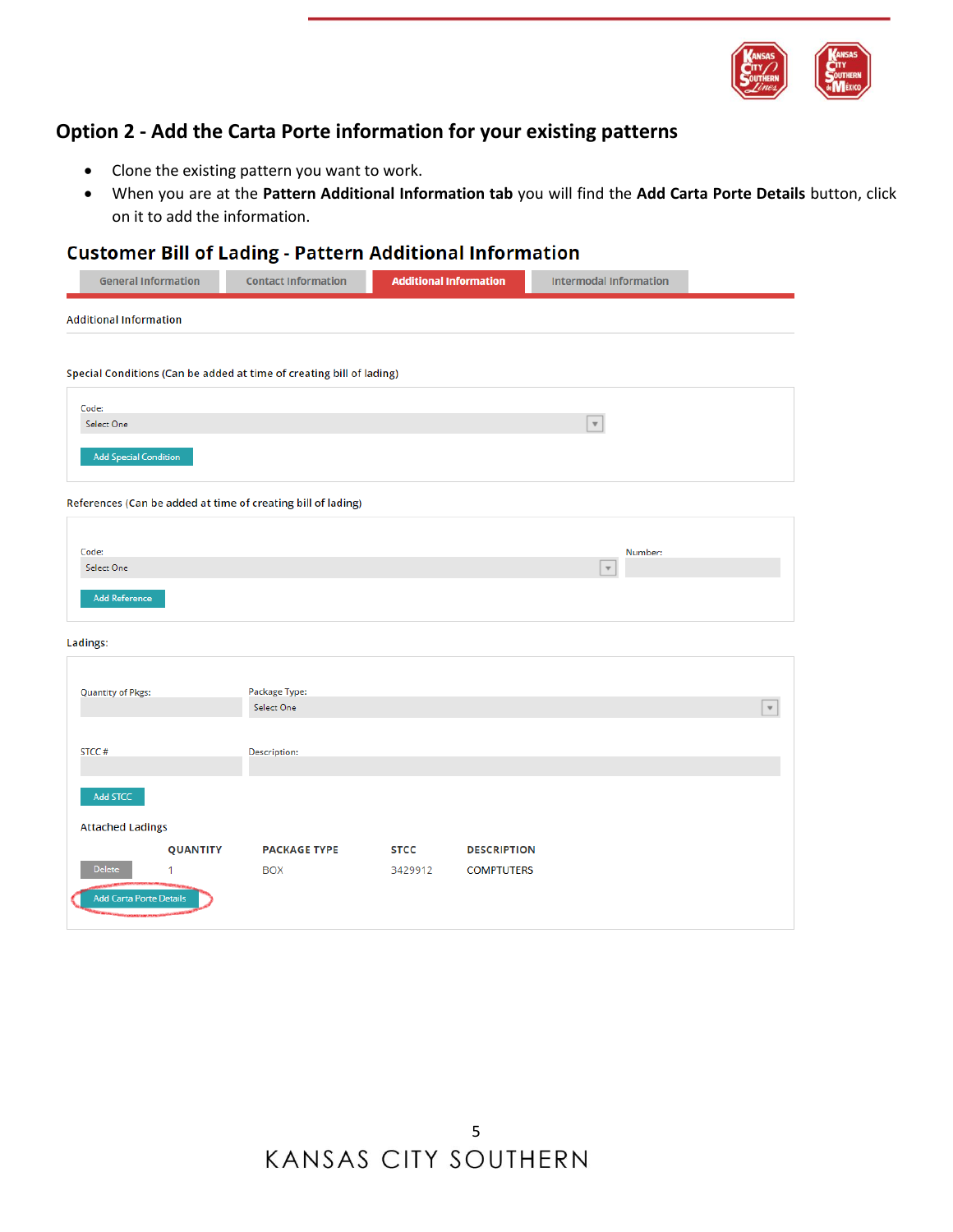

#### Ladings:

| <b>Quantity of Pkgs:</b>       |                                     | Package Type:              |                           |                         |          |                           |
|--------------------------------|-------------------------------------|----------------------------|---------------------------|-------------------------|----------|---------------------------|
|                                |                                     | Select One                 |                           |                         |          | $\boldsymbol{\mathrm{v}}$ |
|                                |                                     |                            |                           |                         |          |                           |
| STCC#                          |                                     | Description:               |                           |                         |          |                           |
|                                |                                     |                            |                           |                         |          |                           |
| Add STCC                       |                                     |                            |                           |                         |          |                           |
|                                |                                     |                            |                           |                         |          |                           |
| <b>Attached Ladings</b>        |                                     |                            |                           |                         |          |                           |
|                                | <b>QUANTITY</b>                     | <b>PACKAGE TYPE</b>        | <b>STCC</b>               | <b>DESCRIPTION</b>      |          |                           |
| <b>Delete</b>                  |                                     |                            |                           |                         |          |                           |
|                                | 1                                   | <b>BOX</b>                 | 3429912                   | <b>COMPUTERS</b>        |          |                           |
|                                |                                     |                            |                           |                         |          |                           |
|                                | <b>Attached Carta Porte Details</b> |                            |                           |                         |          |                           |
| <b>SAT Commodity Code</b>      |                                     | Description                |                           | Weight                  | Quantity |                           |
|                                |                                     |                            |                           |                         |          |                           |
|                                |                                     |                            |                           |                         |          |                           |
| Package Type                   |                                     | <b>Country of Origin</b>   | <b>HAZMAT Code</b>        | <b>Tariff Rate Code</b> |          |                           |
| Select One                     | $\mathbf{v}$                        | Select One<br>$\mathbb{F}$ |                           |                         |          |                           |
|                                |                                     |                            |                           |                         |          |                           |
| <b>Add Carta Porte Details</b> |                                     | Close Carta Porte Details  | Clear Carta Porte Details |                         |          |                           |

- Enter the Carta Porte Details as you need. At this level all the info is Optional.
- Click on **Add Carta Porte** button.

| <b>SAT Commodity Code</b> | Description       |                         |                    | Weight                  | Quantity |
|---------------------------|-------------------|-------------------------|--------------------|-------------------------|----------|
| 43211507                  | Desktop computers |                         |                    |                         |          |
| Package Type              | Country of Origin |                         | <b>HAZMAT Code</b> | <b>Tariff Rate Code</b> |          |
| Select One                | Select One        | $\overline{\mathbf{v}}$ |                    |                         |          |
|                           |                   |                         |                    |                         |          |

- The information will be saved. If you need to add more SAT Commodities repeat the step.
- You will able to add as many SAT Codes you need. They will be display as follows:

```
Attached Ladings
```

|                                | <b>QUANTITY</b>             | <b>PACKAGE TYPE</b> | <b>STCC</b> | <b>DESCRIPTION</b> |
|--------------------------------|-----------------------------|---------------------|-------------|--------------------|
| Delete                         |                             | <b>BOX</b>          | 3429912     | <b>COMPUTERS</b>   |
| <b>Add Carta Porte Details</b> |                             |                     |             |                    |
| $\mathbb{F}$                   | SAT Commodity Code 43211507 |                     |             |                    |
| $\mathbb{F}$                   | SAT Commodity Code 43211508 |                     |             |                    |

• Continue with your pattern creation as always.